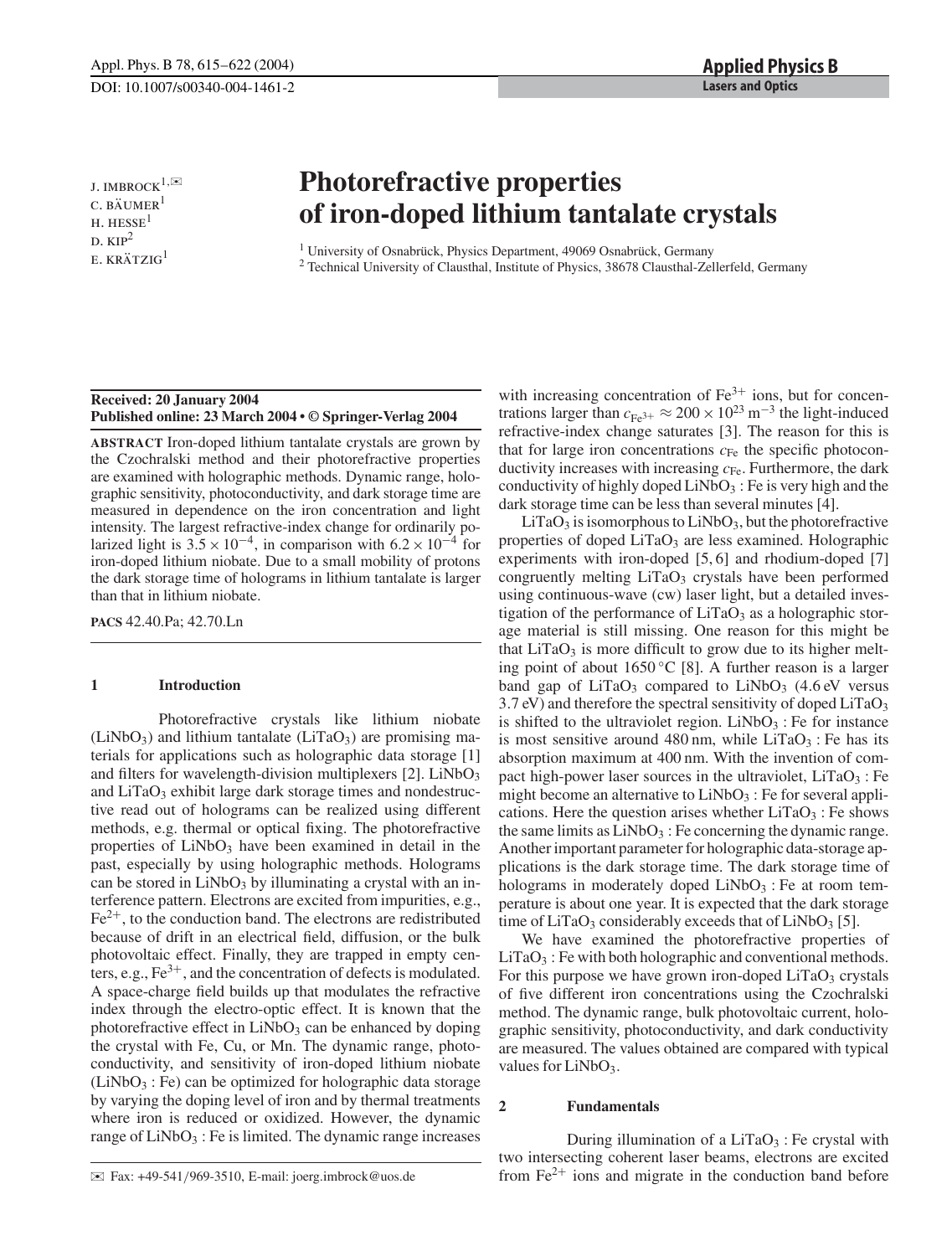they are finally trapped in  $Fe<sup>3+</sup>$  ions. Intrinsic defects like Ta ions at Li sites are not considered here. At moderate continuous-wave laser intensities  $(I < 10 \text{ kW/m}^2)$  these antisite defects do not contribute to the light-induced charge transport. However, at higher light intensities or in specially treated crystals the intrinsic defects have to be considered as a second photorefractive center [6, 9]. The modulated concentration of iron ions finally leads to a space-charge field. This space-charge field  $E_{SC}$  modulates the refractive index  $n_{o,e}$  for ordinarily and extraordinarily polarized light through the electro-optic effect:

$$
\Delta n_{\text{o,e}} = -\frac{1}{2} n_{\text{o,e}}^3 r_{13,33} E_{\text{SC}} \,. \tag{1}
$$

Here  $r_{13,33}$  denote the electro-optic coefficients for ordinarily and extraordinarily polarized light, respectively. Values of  $n_{o,e}$  and  $r_{13,33}$  are given in Table 1 for LiTaO<sub>3</sub> and LiNbO<sub>3</sub>. To calculate the space-charge field the corresponding rate equation describing the charge transport with one photorefractive center has to be solved considering the continuity equation and the Poisson equation. Solutions for the time development of the space-charge field are given by Kukhtarev et al. [10]. In iron-doped LiNbO<sub>3</sub> and LiTaO<sub>3</sub> the current density  $j$  is mainly determined by the bulk photovoltaic current density *j*phv [11], which is proportional to the light intensity *I* and the concentration of filled centers  $c_{Fe^{2+}}$ :

$$
j \approx j_{\text{phv}} \propto \beta^* I c_{\text{Fe}^{2+}} \,. \tag{2}
$$

Here  $\beta^*$  denotes the specific photovoltaic coefficient. The photoconductivity  $\sigma_{ph}$  increases linearly with increasing light intensity *I* and increasing  $c_{Fe^{2+}}/c_{Fe^{3+}}$  concentration ratio [12]:

$$
\sigma_{\rm ph} \propto I \frac{c_{\rm Fe^{2+}}}{c_{\rm Fe^{3+}}} \,. \tag{3}
$$

Therefore, the specific photoconductivity

$$
f = \left(\frac{\sigma_{\rm ph}}{I}\right) / \left(\frac{c_{\rm Fe^{2+}}}{c_{\rm Fe^{3+}}}\right)
$$
 (4)

should be constant and should not depend, for example, on the total iron concentration  $c_{Fe}$ . The current density  $j_{\text{phy}}(2)$ and the photoconductivity  $\sigma_{ph}$  (3) yield the steady state spacecharge field  $E_{SC} = j_{phv}/\sigma_{ph}$ . Hence, the saturation value of the refractive-index change  $\Delta n_S$  is proportional to the concentration of  $Fe<sup>3+</sup>$  (1):

$$
\Delta n_{\rm S} \propto c_{\rm Fe^{3+}} \,. \tag{5}
$$

| Coefficient  | LiTaO <sub>3</sub> | LiNbO <sub>3</sub>  |
|--------------|--------------------|---------------------|
| $n_{\Omega}$ | 2.177              | 2.286               |
| $n_{\rm e}$  | 2.181              | 2.203               |
| $r_{13}$     | $8.4 \text{ pm/V}$ | $10.9$ pm/V         |
| $r_{33}$     | $30.5$ pm/V        | $34.0 \text{ pm/V}$ |

**TABLE 1** Refractive indices  $n_{o,e}$  [22, 23] and electro-optic coefficients  $r_{13,33}$  [24] for ordinarily and extraordinarily polarized light (wavelength  $\lambda = 633$  nm) of congruently melting LiTaO<sub>3</sub> and LiNbO<sub>3</sub>

The dark storage time  $\tau_d$  is determined by the dark conductivity  $\sigma_d$ . If the iron concentration is not too high,  $\sigma_d$  mainly depends on the concentration of protons  $c_p$ , because in the dark protons are mobile and compensate for the space-charge field:

$$
\sigma_{\rm d} = e\mu_{\rm p}c_{\rm p} \,. \tag{6}
$$

Here *e* is the elementary charge,  $\mu_p$  the mobility of the protons, and  $c_p$  the concentration of the protons. The proton concentration depends linearly on the absorption coefficient of the OH− stretching vibration at 2870 nm for ordinarily polarized light ( $c_p \propto \alpha_{2870 \text{ nm}}^{\circ}$ ) [13]. The temperature dependence of the dark storage time can often be described by an Arrhenius law:

$$
\tau_{\rm d} = \varepsilon \varepsilon_0 / \sigma_{\rm d} \propto \exp[E_{\rm A}/(k_{\rm B}T)]\,,\tag{7}
$$

with the dielectric constant  $\varepsilon$  (LiNbO<sub>3</sub> :  $\varepsilon_{33} = 28$ ; LiTaO<sub>3</sub> :  $\varepsilon_{33} = 43$ ), the permittivity of free space  $\varepsilon_0$ , the temperature T, the Boltzmann constant  $k_B$ , and the activation energy  $E_A$ . The activation energy of protons in  $LiNbO<sub>3</sub>$ : Fe varies with proton concentration, iron concentration, and temperature between 1.0 eV and 1.2 eV [14–16].

#### **3 Experimental methods**

### **3.1** *Crystal growth and preparation*

Iron-doped congruently melting  $LiTaO<sub>3</sub>$  crystals are grown by the Czochralski technique using a resistanceheating furnace. With this furnace a maximum temperature of about 1720 °C (the melting point of LiTaO<sub>3</sub> is about  $1650 \degree C$  [8]) can be achieved. The temperature gradient above the melt is smaller than  $10\degree C$  and air is used as growth atmosphere. For the growth a platinum crucible is used. The starting material is pure (99.998%)  $LiTaO<sub>3</sub>$ ;  $Li<sub>2</sub>O$  losses in the growth experiments are compensated with  $Li<sub>2</sub>CO<sub>3</sub>$ (99.999%). Iron doping is realized by giving  $Fe<sub>2</sub>O<sub>3</sub>$  to the melt. A seed rotation rate of 20 rpm and a pulling rate of 0.5 mm/h are applied. A crystal boule has a typical size of 15 mm in diameter and a height of 25 mm. The weight is about 30 g. We have grown pure crystals ('LT16') and five crystals with iron concentrations between 0.01 wt. % and 0.08 wt. % Fe (Table 2).

After the growth process the crystals are orientated and cut into pieces with a typical size of  $x \times y \times z = 4 \times 1 \times 5$  mm<sup>3</sup>. Each sample is polished to optical quality. The  $Fe^{2+}/Fe^{3+}$ 

| LiTaO <sub>3</sub>                           | $c_{\text{Fe}}^{\text{melt}}$ [10 <sup>23</sup> m <sup>-3</sup> ] | $c_{\text{Fe}}^{\text{crystal}}$ [10 <sup>23</sup> m <sup>-3</sup> ] |
|----------------------------------------------|-------------------------------------------------------------------|----------------------------------------------------------------------|
| LT16<br>LT17<br>LT18<br>LT19<br>LT20<br>LT21 | 80<br>160<br>320<br>480<br>640                                    | 10<br>110<br>190<br>350<br>510<br>670                                |

TABLE 2 LiTaO<sub>3</sub> crystals grown by the Czochralski method and their contents of iron. The concentrations in the second column are the concentrations of Fe that were given to the melt, and the concentrations in the third column are determined by the absorption spectra [5, 6]. The crystal 'LT16' is undoped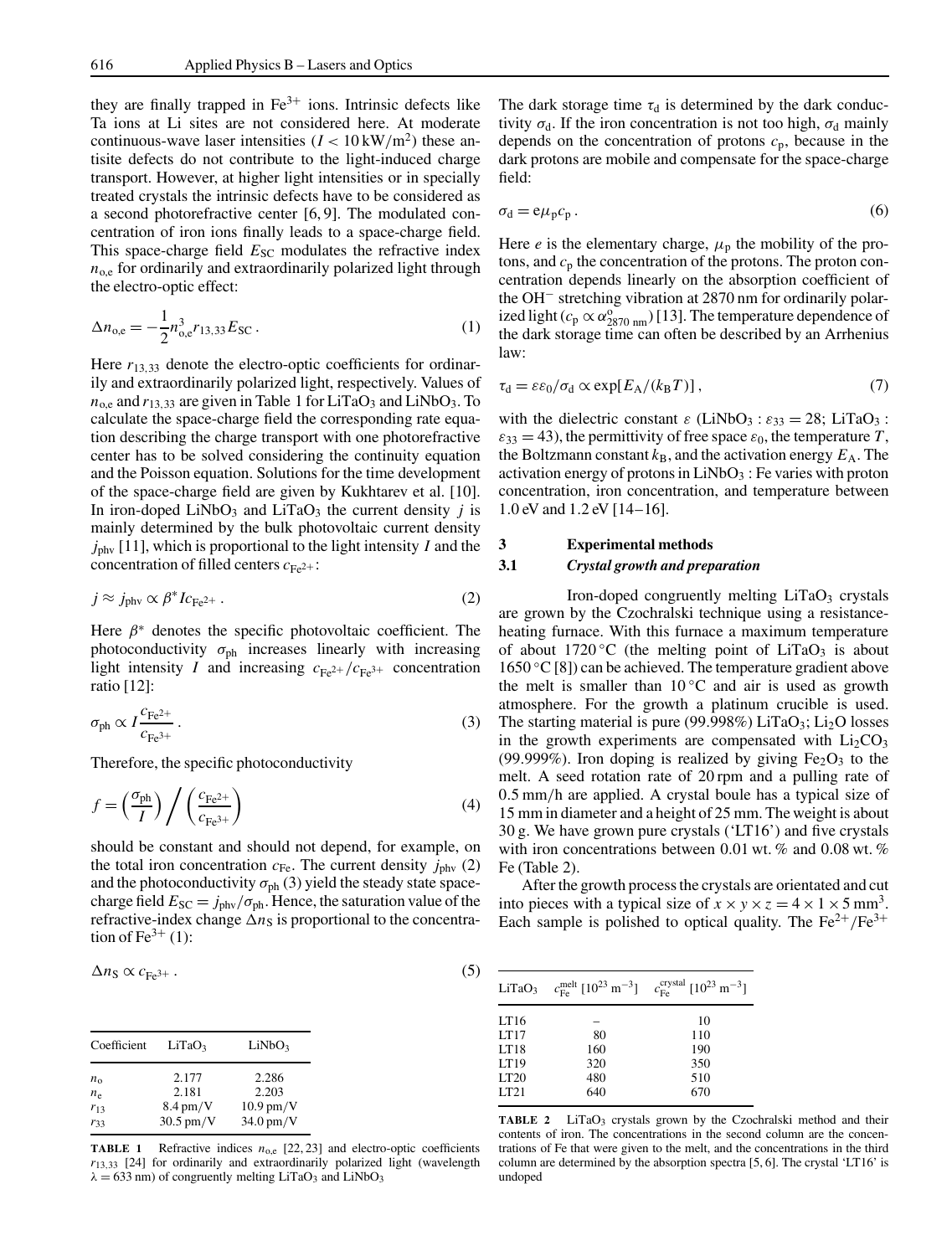concentration ratio ( $c_{Fe^{2+}}/c_{Fe^{3+}}$ ) can be varied by different annealing treatments. Heating a  $LiTaO<sub>3</sub>$  crystal in an argon atmosphere or in vacuum to temperatures of about 1000 ◦C increases the  $c_{Fe^{2+}}/c_{Fe^{3+}}$  concentration ratio. Large concentration ratios ( $c_{Fe^{2+}}/c_{Fe^{3+}} > 1$ ) are only achieved using vacuum with an air pressure less than  $10^{-2}$  mbar. Heating a crystal in an oxygen atmosphere oxidizes the iron ions  $(c_{\text{Fe}2+}/c_{\text{Fe}3+}$  < 0.1). After the growth process and after thermal treatments the crystals have to be poled. This is done by heating them above the Curie temperature to 700 ◦C. Then, an electric field of about 30 V/cm is applied parallel to the *c* axis while cooling. To test whether a crystal is completely poled, the piezoelectric effect is measured. The piezo-electric coefficient of a completely poled crystal is about 7.8 pC/N [17].

To determine the concentrations of  $Fe^{2+}$  and  $Fe^{3+}$  the absorption coefficients of the crystals are measured with a CARY 17D spectrometer. The absorption coefficients for ordinarily polarized light at 400 nm  $(\alpha_{400 \text{ nm}}^{\text{o}})$  and 310 nm  $(\alpha_{310 \text{ nm}}^{\text{o}})$  yield the concentrations  $c_{\text{Fe}^{2+}}$  and  $c_{\text{Fe}^{3+}}$  [5, 6]:

$$
c_{\text{Fe}^{2+}} = 2.13 \times 10^{21} \,\text{m}^{-2} \,\alpha_{400 \,\text{nm}}^0 \,, \tag{8}
$$

$$
c_{\text{Fe}^{3+}} = 5.33 \times 10^{20} \,\text{m}^{-2} \,\alpha_{310 \,\text{nm}}^{\text{o}} \,. \tag{9}
$$

The total iron concentrations of the six crystals determined from the absorption spectra are also given in Table 2. These concentrations are slightly higher than the content of Fe that was given to the melt.

#### **3.2** *Holographic characterization*

A two-beam interference setup is used to record holograms in the  $LiTaO<sub>3</sub>$ : Fe crystals (see Fig. 1). Ordinarily polarized light of an Ar-ion laser is expanded and split into two beams (R1 and R2) of equal intensity. These beams are superimposed inside the crystal and the vector  $K$  of the light grating is parallel to the crystal's *c* axis. The grating



**FIGURE 1** Schematic drawing of the holographic setup. Two ordinarily polarized recording beams (R1 and R2) of an Ar-ion laser are superimposed inside the crystal (C). During hologram recording and erasure, the grating can be probed with red light ( $\lambda = 633$  nm, ordinarily polarized) of a He–Ne laser. Off-Bragg erasure is achieved by illuminating the crystal with a different beam (E). BE: beam expander, M: mirror, HW: λ/2 plate, PO: polarizer, BS: beam splitter, RT: rotary table, PD: photodiode

period  $Λ = 2π/K$  is about 0.8 μm. The crystal is mounted on a rotary stage and it is placed in front of an aperture with a diameter of 1 mm. The transmitted light of the recording beams is detected with photodiodes. To erase a hologram off-Bragg, the crystal can be illuminated homogeneously with a third beam (E). This beam can also be used during hologram recording to reduce the modulation of the interference pattern, because the difference in the path lengths of the beams R and E is larger than the coherence length of the laser. The intensities of the beams can be varied by means of a combination of a  $\lambda/2$  plate and a polarizer. During hologram recording and erasure, a hologram can be probed with a weak beam of a He–Ne laser ( $\lambda = 633$  nm), which is ordinarily polarized and Bragg matched. The diffracted and transmitted beams of the probe laser are detected with photodiodes that are provided with interference filters to block scattered light of the Ar-ion laser. While recording a hologram, the transmitted intensity  $I_t$  and the diffracted intensity  $I_d$  of the probe-laser beam are measured. These intensities yield the diffraction efficiency  $\eta = I_d/(I_d + I_t)$ . Using Kogelnik's formula [18]

$$
\eta = \sin^2\left(\frac{\pi \Delta nd}{\lambda \cos \Theta}\right) \tag{10}
$$

we calculate the refractive-index change ∆*n*. Here *d* denotes the crystal thickness,  $\lambda$  the vacuum wavelength, and  $\Theta$  half of the angle between the recording beams inside the crystal. When the recorded hologram has reached its saturation value of refractive-index change  $\Delta n_S$ , one recording beam is blocked and the hologram is read with the remaining beam. The resulting refractive-index change is compared with that calculated from the diffracted light of the probe laser to ensure a proper alignment of the probe-laser beam. Additionally, we can read a hologram with the He–Ne laser beam and rotate the crystal slightly to check whether the probe-laser beam is correctly Bragg matched. Crystals with different  $Fe^{2+}$  concentrations exhibit different absorption constants in the visible. An averaged intensity is calculated using the formula

$$
I = I_{\text{in}} \frac{1 - R}{\alpha^{\circ} d} \frac{1 - \exp(-\alpha^{\circ} d)}{1 - R \exp(-\alpha^{\circ} d)}.
$$
\n(11)

Here *R* denotes the reflectivity,  $\alpha^{\circ}$  the absorption coefficient at the recording wavelength, and *I*in the intensity of the incident light.

When a  $LiTaO<sub>3</sub>$  crystal is illuminated homogeneously a bulk photovoltaic current flows along the *c* axis. We measure this current by contacting the surfaces perpendicular to the *c* axis with silver-paste electrodes and connecting the electrodes with a high-sensitivity electrometer. By means of a monochromator the wavelength of a xenon arc lamp can be adjusted between 350 nm and 700 nm. The light is ordinarily polarized and its intensity can be varied with neutral-density filters. To measure the photovoltaic current at larger intensities the light of the Ar-ion laser can also be used.

The dark conductivity of the crystals is determined by measuring the dark decay of a hologram in dependence on the temperature. First, a hologram is recorded to its saturation value of refractive-index change. Then, the crystal is heated to a maximum temperature of 180 ◦C and the hologram is read every minute by the probe laser. During read out the crystal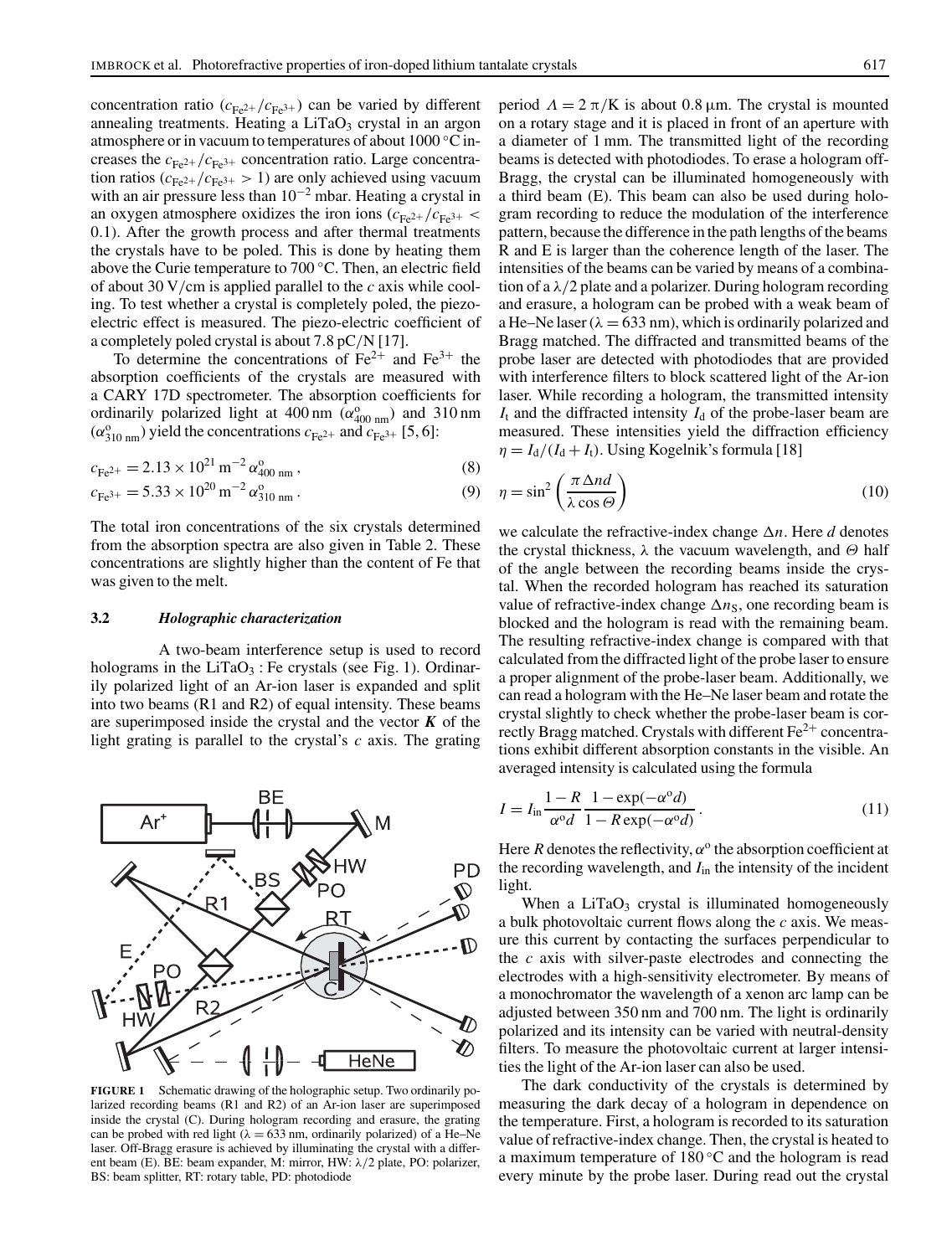is rotated a few degrees and a rocking curve of the diffracted light is measured. After each rocking curve the crystal is rotated automatically to the point of the largest diffraction efficiency. Thus, the hologram is always read under the correct Bragg angle. It is ensured that the light of the probe laser has no influence on the dark decay and the whole setup is put into a box to screen it from daylight. After one dark decay has been measured, the crystal is heated to 180 ◦C and illuminated with white light to erase all remaining gratings.

# **4 Experimental results**

# **4.1** *Crystals*

The grown crystals are free from any cracks or striations. The composition of the crystals can be determined for instance by measuring the temperature of zero birefringence [19], the absorption edge [20], and the Curie temperature  $T_C$  because  $T_C$  increases with increasing Li content of the crystal. The determined Curie temperature of the investigated crystals is about  $600 °C$ , i.e. they have the congruently melting composition. The absorption coefficient  $\alpha$  depends on the amounts of  $Fe^{2+}$  and  $Fe^{3+}$ . In Fig. 2 an absorption spectrum of two crystals with different iron concentrations can be seen. The crystal 'LT16' is not doped but there is always a small quantity of iron in the starting material. The absorption at 310 nm is attributed to an excitation of electrons from the valence band to  $Fe^{3+}$  and the absorption at 400 nm is due to an excitation of electrons from  $Fe^{2+}$  to the conduction band [5]. The crystal 'LT18' is doped with 0.02 wt. % Fe and thermally reduced. A reduction in vacuum increases the concentration of  $Fe^{2+}$  ions.

### **4.2** *Saturation values of refractive-index changes*

The dynamic range increases linearly with increasing trap concentration  $c_{Fe^{3+}}$ , but for larger concentrations than  $250 \times 10^{23}$  m<sup>-3</sup> the saturation value of refractive-index change  $\Delta n_S$  reaches a maximum of  $3.5 \times 10^{-4}$  (Fig. 3). The



**FIGURE 2** Absorption coefficient  $\alpha$  versus wavelength  $\lambda$  for ordinarily polarized light. The absorption at 400 nm is proportional to the concentration of  $Fe<sup>2+</sup>$  and the coefficient at 310 nm increases linearly with increasing concentration of  $Fe^{3+}$  [5]



**FIGURE 3** Saturation value of refractive-index change  $\Delta n_S$  in dependence on the concentration of Fe<sup>3+</sup> ions. Up to a concentration of about  $250 \times 10^{23}$  m<sup>-3</sup>  $\Delta n_S$  increases linearly with increasing Fe<sup>3+</sup> concentration. For larger concentrations  $\Delta n_S$  saturates at a level of 3.5 × 10<sup>-4</sup>

value of ∆*n*<sub>S</sub> does not depend on the wavelength of the recording light  $\lambda_w$ . Hologram read out with a shorter wavelength than 633 nm yields a slightly larger ∆*n*<sub>S</sub> because of a larger refractive index and a larger electro-optic coefficient.

## **4.3** *Bulk photovoltaic effect*

The bulk photovoltaic current density *j*<sub>phy</sub> along the *c* axis is proportional to the intensity of the light, but for larger intensities than  $10 \text{ kW/m}^2$  the current density  $j_{\text{phy}}$  increases superlinearly with intensity (Fig. 4). The best fit is achieved with the function  $j_{\text{phy}} = aI + bI^2$ , with the free parameters *a* and *b*. For moderate intensities  $(I < 10 \text{ kW/m}^2)$ the photovoltaic current density can be normalized to the intensity. The normalized photovoltaic current density *j*phv/*I* increases linearly with increasing concentration of  $Fe<sup>2+</sup>$  ions.



**FIGURE 4** Photovoltaic current density  $j_{\text{phy}}$  along the *c* axis versus light intensity  $I$ . At small intensities  $j_{\text{phv}}$  increases linearly with increasing intensity (*dashed line*). For larger intensities a superlinear behavior of the form  $j_{\text{phy}} = aI + bI^2$  is obtained (*solid line*)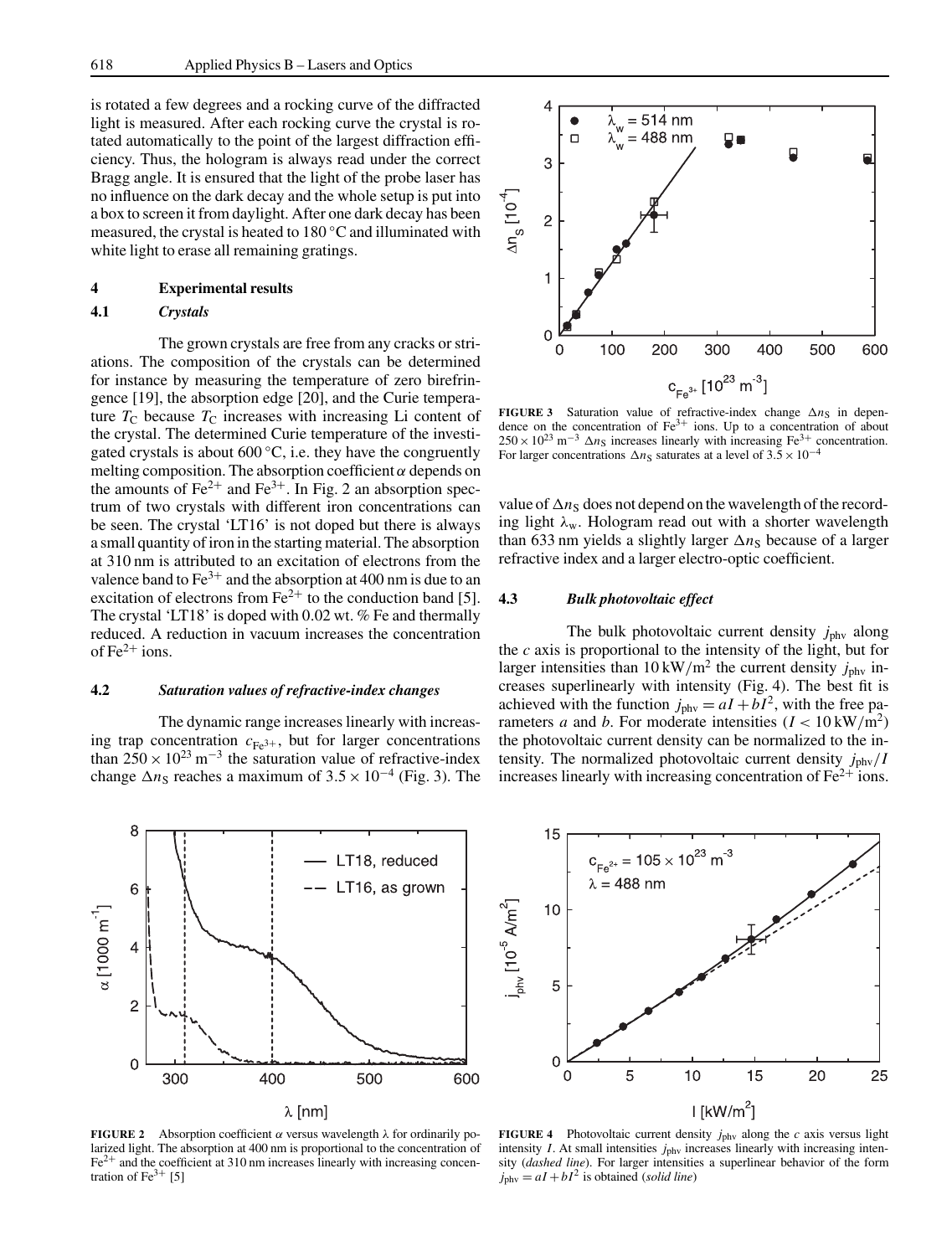

**FIGURE 5** Specific photovoltaic current density  $j_{\text{phy}}/I$  in dependence on the concentration of  $\vec{Fe}^{2+}$  ions. The *line* is a linear fit to the measured values



**FIGURE 6** Spectral dependence of the specific photovoltaic coefficient  $\beta^*$ . The largest current density is measured at  $400$  nm. In LiTaO<sub>3</sub> : Fe the value at about 420 nm is comparable with the value at  $514$  nm in LiNbO<sub>3</sub> : Fe

The slope of the line in Fig. 5 corresponds to the specific photovoltaic coefficient  $\beta^*$  (2). In Fig. 6 the spectral dependence of  $\beta^*$  is plotted. The maximum of  $\beta^*$  is centered at 400 nm and for larger wavelengths than 400 nm  $\beta^*$  decreases. For shorter wavelengths than 400 nm  $\beta^*$  decreases rapidly. In comparison with LiNbO<sub>3</sub> : Fe the curve  $\beta^*(\lambda)$  is shifted to shorter wavelengths because in  $LiNbO<sub>3</sub>$ : Fe the largest specific bulk photovoltaic coefficient  $\beta^*$  is achieved using blue light ( $\lambda \approx 480$  nm).

### **4.4** *Photoconductivity*

During writing and erasing a hologram the time development of the refractive-index change ∆*n* follows an exponential law with a time constant  $\tau$ . The photoconductivity  $\sigma_{\rm ph}$ can be determined from the time constant:  $\sigma_{ph} = \varepsilon_{33} \varepsilon_0 / \tau$ . The photoconductivity  $\sigma_{ph}$  in LiTaO<sub>3</sub> : Fe increases linearly with increasing light intensity (see Fig. 7). The normalized photoconductivity  $\sigma_{ph}/I$  is proportional to the  $c_{Fe^{2+}}/c_{Fe^{3+}}$  concentration ratio. The slope of the line in Fig. 8 yields the spe-



**FIGURE 7** Photoconductivity  $\sigma_{ph}$  versus light intensity *I*. The *line* is a linear fit to the experimental data



**FIGURE 8** Variation of the normalized photoconductivity  $\sigma_{ph}/I$  of a LiTaO<sub>3</sub>: Fe crystal with the  $c_{Fe^{2+}}/c_{Fe^{3+}}$  ratio. The *line* is a linear fit to the three measured values



**FIGURE 9** Specific photoconductivity  $f = (\sigma_{ph}/I)/ (c_{Fe2} + / c_{Fe3+})$  in dependence on the total amount of iron *c*<sub>Fe</sub>. For small iron concentrations *f* is almost constant, but for larger concentrations ( $c_{Fe} > 270 \times 10^{23}$  m<sup>-3</sup>) the specific photoconductivity increases drastically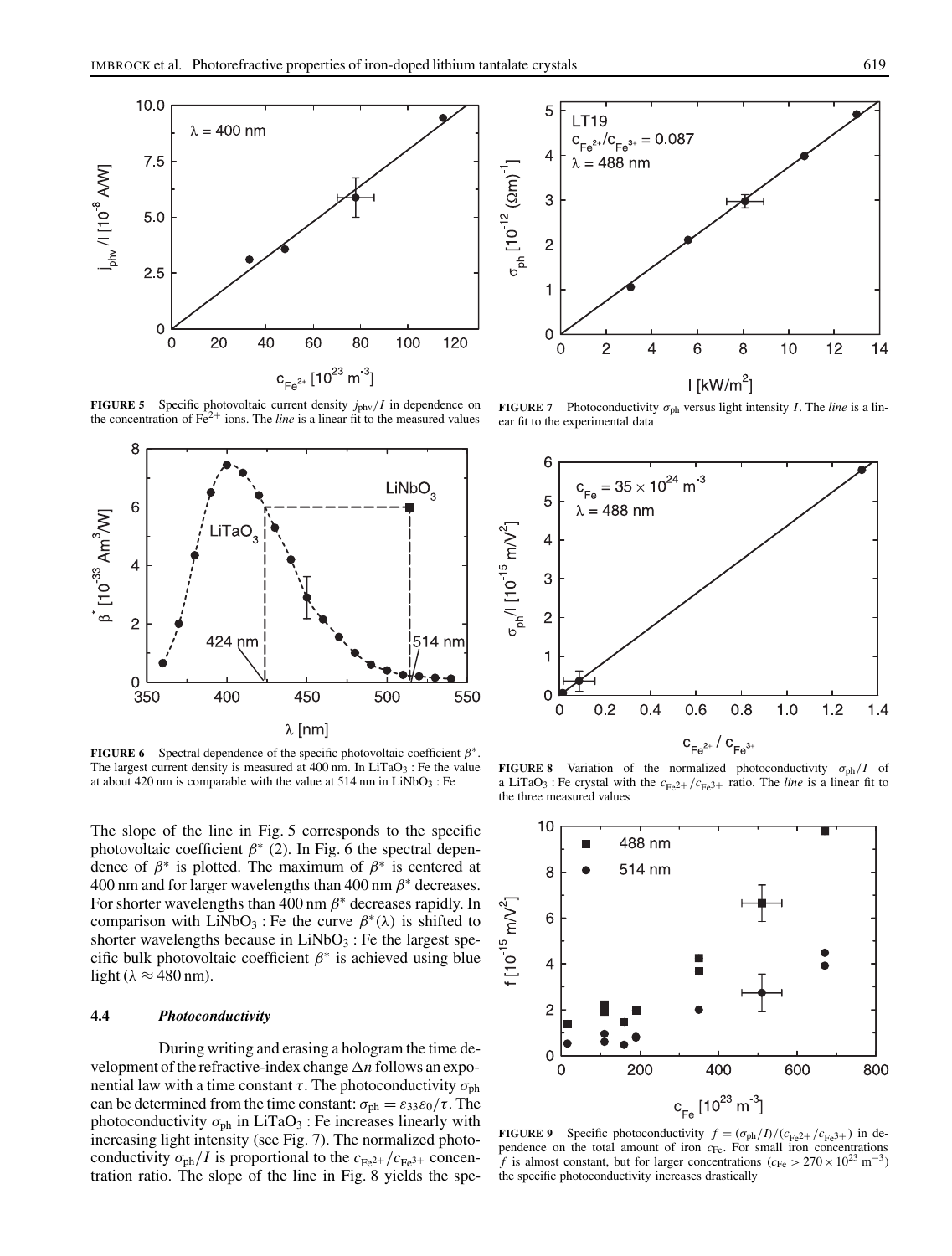

**FIGURE 10** Spectral dependence of the specific photoconductivity  $f$ . The *solid curve* is the absorption coefficient  $\alpha$  of the measured LiTaO<sub>3</sub> : Fe crystal

cific photoconductivity  $f = (\sigma_{ph}/I)/(c_{Fe^{2+}}/c_{Fe^{3+}})$ . The specific photoconductivity  $f$  is plotted in Fig. 9 versus the total iron concentration  $c_{Fe}$ . For small iron concentrations  $f$  is almost constant, but a remarkable increase of *f* can be observed if the iron concentration is larger than  $270 \times 10^{23}$  m<sup>-3</sup>. The spectral dependence of the specific photoconductivity of a crystal with an iron concentration of  $110 \times 10^{23}$  m<sup>-3</sup> can be seen in Fig. 10. Using light with a shorter wavelength yields a larger photoconductivity. The solid curve in Fig. 10 is the absorption coefficient  $\alpha$  of the measured LiTaO<sub>3</sub> : Fe crystal. One can assume that *f* will reach a maximum at about 400 nm.

## **4.5** *Holographic sensitivity*

The holographic recording sensitivity *S* is calculated from the slope of the time development of the refractiveindex change or the square root of the diffraction efficiency  $\eta$ , namely

$$
S = \frac{1}{Id} \frac{\partial \sqrt{\eta}}{\partial t} \bigg|_{t=0},\tag{12}
$$

with the light intensity *I* and the crystal thickness *d*. The sensitivity *S* increases with increasing  $Fe^{2+}$  concentration, as can be seen in Fig. 11.

#### **4.6** *Dark conductivity*

The decay time  $\tau_d$  of a hologram in the dark is measured in  $LiNbO<sub>3</sub>$ : Fe and  $LiTaO<sub>3</sub>$ : Fe at different temperatures *T*. If the crystals are not highly doped with iron the dark decay of ∆*n* can be described with a single exponential function and the temperature dependence of  $\tau_d$  follows an Arrhenius law (7). In Fig. 12 the variation of the dark storage times  $\tau_d$  with temperature *T* of two LiTaO<sub>3</sub> : Fe and two  $LiNbO<sub>3</sub>$ : Fe crystals, both doped with 0.04 wt. % Fe, is presented. In all four crystals an activation energy of  $E_A = 1.17 \pm$ 0.02 eV is measured. At a given temperature the dark conductivities of the crystals depend on the proton concentrations that have been changed by thermal treatments. The concentrations can be estimated by the absorption coefficients  $\alpha_{2870\ \text{nm}}^{\text{o}}$ , which are  $19 \text{ m}^{-1}$  for the as-grown LiTaO<sub>3</sub>,  $196 \text{ m}^{-1}$  for the proton-enriched LiTaO<sub>3</sub>,  $23 \text{ m}^{-1}$  for the proton-reduced



**FIGURE 11** Holographic sensitivity *S* versus concentration of  $Fe^{2+}$ . The sensitivity for blue recording light increases linearly with increasing  $Fe<sup>2+</sup>$ concentration



**FIGURE 12** Variation of dark storage time  $\tau_d$  with temperature *T* for two lithium niobate (LN) and two lithium tantalate (LT) crystals ( $c_{Fe} \approx$ 0.04 wt. %) with different proton concentrations. The *lines* are fits of the Arrhenius equation to the experimental data. The activation energy of the protons is the same in all crystals ( $E_A = 1.17 \pm 0.02$  eV)

LiNbO<sub>3</sub>, and 329 m<sup>-1</sup> for the proton-enriched LiNbO<sub>3</sub>. The as-grown  $LiTaO<sub>3</sub>$  crystal has an extrapolated dark storage time at room temperature of about 3.5 years and the protonreduced  $LiNbO<sub>3</sub>$  crystal of about 1.7 years.

In highly doped  $LiTaO_3$ : Fe crystals the dark storage time behaves completely differently. If the iron concentration is much larger than  $350 \times 10^{23}$  m<sup>-3</sup>, the dark decay of a hologram is very fast. In the crystals 'LT20' and 'LT21' the dark storage time is of the order of hours. The process of the dark decay in highly doped  $LiTaO<sub>3</sub>$  is still under investigation.

#### **5 Discussion**

In congruently melting  $LiTaO<sub>3</sub>$ : Fe the experimental results can be explained in the framework of a chargetransport model with one photorefractive center ( $Fe^{2+/3+}$ ) if the crystals are not highly doped with iron and if moder-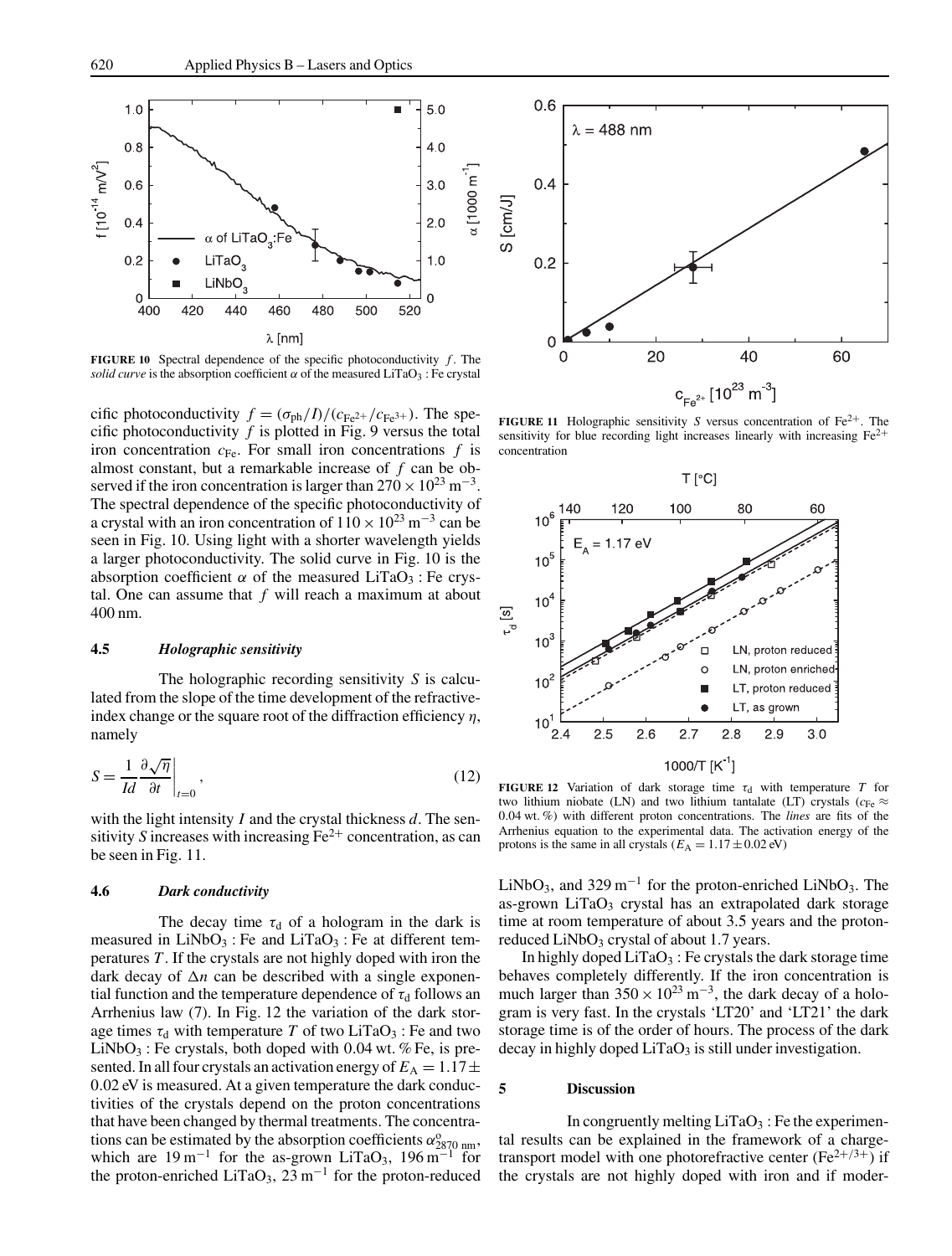ate light intensities are used. The dependences of the photovoltaic current density, refractive-index change, photoconductivity, and sensitivity on the concentrations of  $Fe<sup>2+</sup>$  and  $Fe<sup>3+</sup>$  and on the light intensity are well described by the equations (2) to (5). At higher intensities shallow centers can also be populated with electrons, forming small polarons  $(Ta^{4+})$ at Li sites). The concentration of polarons increases with increasing intensity. Thus, the superlinear intensity dependence of *j*phv can be explained by the contribution of polarons to the photovoltaic current density *j*phv. However, at typical cw laser intensities the influence of polarons on the photovoltaic current density and on the refractive-index change is weak.

Differences from the predicted experimental dependences appear when the crystals are highly doped. The saturation value of the refractive-index change  $\Delta n_S$  increases linearly with increasing  $c_{\text{Fe}3+}$  concentration, but reaches a maximum of  $3.5 \times 10^{-4}$  at higher concentrations. This limitation is due to the specific photoconductivity *f* that also increases with increasing iron concentration  $c_{\text{Fe}}$ . According to the one-center model *f* should be constant. A larger photoconductivity could be explained with an increased mobility of electrons in the conduction band, but it is very doubtful that a larger concentration of defects leads to a higher mobility. Another reason for a higher photoconductivity might be a larger lifetime of electrons in the conduction band. This means that the capture cross section of the Fe<sup>3+</sup> ions decreases with increasing  $c_{\text{Fe}}$ concentration. This might be possible because the Fe ions are normally incorporated at Li sites [21] and with increasing Fe concentrations some of the Fe ions could be placed at Ta sites. Fe ions at Li sites and Fe ions at Ta sites might have different capture cross sections. The last and most probable reason is that electrons can directly jump or tunnel between two neighboring  $Fe^{2+}$  and  $Fe^{3+}$  ions [4]. The distance between the iron ions is proportional to  $c_{Fe}$ <sup>-1/3</sup>. It is experimentally verified that *f* increases exponentially with decreasing distance between the Fe ions if the iron concentration is larger than  $270 \times 10^{23}$  m<sup>-3</sup>, as can bee seen in Fig. 13. Thus, a lightassisted tunneling or hopping of electrons between Fe ions becomes possible.

The maximum space-charge field that can be achieved in LiTaO<sub>3</sub>: Fe can be calculated with the refractive index for red light ( $\lambda = 633$  nm)  $n_0 = 2.177$ , the electro-optic coefficient  $r_{13} = 8.4$  pm/V, and the maximum refractiveindex change  $3.5 \times 10^{-4}$ . The term  $(n_0^3 r_{13})/2$ , characteristic for the electro-optic effect (1), is 43 pm/V. Thus, the maximum refractive-index change of  $3.5 \times 10^{-4}$  corresponds to a space-charge field of  $E_{SC} = 8.1 \text{ kV/mm}$ . The normalized refractive-index change  $\Delta n_S/c_{Fe^{3+}}$  determined from holographic measurements (Fig. 3) can be compared with the measured values of the photoconductivity and the photovoltaic current density because the following equation applies:  $\Delta n_S/c_{Fe^{3+}} = (n_o^3 r_{13}\beta^*)/(2f)$ . With the measured values for green light ( $\lambda = 514$  nm)  $\beta^* =$  $2.4 \times 10^{-34}$  A m<sup>3</sup>/W and  $f = 6.8 \times 10^{-16}$  m/V<sup>2</sup> we get  $\Delta n_S/c_{Fe^{3+}} = 1.5 \times 10^{-29}$  m<sup>3</sup>. This fits very well to the measured value of  $1.3 \times 10^{-29}$  m<sup>3</sup> (see Table 3). The holographic sensitivity is proportional to the current density, i.e. proportional to  $j_{\text{phv}}$ , and therefore proportional to the  $c_{\text{Fe}2+}$ concentration.



**FIGURE 13** Logarithmic plot of the specific photoconductivity  $f =$  $(\sigma_{ph}/I)/(c_{Fe^2+}/c_{Fe^3+})$  of iron-doped LiTaO<sub>3</sub> at a wavelength of  $\lambda = 488$  nm versus  $c_{\text{Fe}}^{1/3}$  (see Fig. 9). The distance between the iron ions is inversely pro-1/3 portional to  $c_{\text{Fe}}^{1/3}$ . For small iron concentrations *f* is almost constant, but for larger concentrations ( $c_{\text{Fe}} > 270 \times 10^{23} \text{ m}^{-3}$ ) the specific photoconductivity increases exponentially with decreasing distance (increasing  $c_{\text{Fe}}^{1/3}$ )

| Parameter                                                                                                                                                                                                                                                                                                                            | LiTaO <sub>3</sub>                                                                                                                                                   | $LiNbO3$ [3]                                                                                  |
|--------------------------------------------------------------------------------------------------------------------------------------------------------------------------------------------------------------------------------------------------------------------------------------------------------------------------------------|----------------------------------------------------------------------------------------------------------------------------------------------------------------------|-----------------------------------------------------------------------------------------------|
| $\Delta n_{\rm S}/(m c_{\rm Fe3+})$ [m <sup>3</sup> ]<br>$\Delta n_{\rm S}^{\rm max}$<br>$\beta^* \otimes 514 \text{ nm} [\text{Am}^3/\text{W}]$<br>$\beta^* \otimes 400 \text{ nm} [\text{Am}^3/\text{W}]$<br>f @ 514 nm [m/V <sup>2</sup> ]<br>$f \otimes 400 \text{ nm}$ [m/V <sup>2</sup> ]<br>$\mu_{\rm p}/\mu_{\rm p,LiNbO_3}$ | $1.3 \times 10^{-29}$<br>$3.5 \times 10^{-4}$<br>$2.4 \times 10^{-34}$<br>$7.4 \times 10^{-33}$<br>$6.8 \times 10^{-16}$<br>$\sim 1.0 \times 10^{-14}$<br>$\sim 0.2$ | $3.0 \times 10^{-29}$<br>$6.2\times10^{-4}$<br>$6.0 \times 10^{-33}$<br>$1.0 \times 10^{-14}$ |

**TABLE 3** Comparison of photorefractive properties of congruently melting iron-doped LiTaO<sub>3</sub> (this work) and LiNbO<sub>3</sub> [3]. We consider the specific refractive-index change ( $c_{\text{Fe}} < 250 \times 10^{23} \text{ m}^{-3}$ ), the maximum refractiveindex change  $\Delta n_{\rm S}^{\rm max}$  (read out with ordinarily polarized light,  $\lambda = 633$  nm), the specific photovoltaic coefficient  $\beta_{31}^*$ , the specific photoconductivity *f* (4), and the ratio of the proton mobilities. The specific photoconductivity at 400 nm is estimated from the spectral dependence of *f* (Fig. 10)

The dark conductivity of  $LiTaO<sub>3</sub>$ : Fe is mainly determined by the mobility and concentration of protons at a given temperature. The mobility  $\mu_{\rm p}$  increases exponentially with increasing temperature *T* and the activation energy of the protons is  $E_A = 1.17$  eV. On the other hand, the dark decay of a hologram in highly doped ( $c_{Fe} > 350 \times 10^{23}$  m<sup>-3</sup>) crystals is very fast. The reason for this could also be direct transitions of electrons between Fe ions.

#### **5.1** *Comparison of* **LiTaO3***:* **Fe** *and* **LiNbO3***:* **Fe**

In this work the photorefractive properties of  $LiTaO<sub>3</sub>$ : Fe have been investigated to clarify whether  $LiTaO<sub>3</sub>$ : Fe is an alternative to  $LiNbO<sub>3</sub>$ : Fe concerning applications like holographic data storage. The photorefractive properties of  $LiNbO<sub>3</sub>$ : Fe have been measured by several authors. Here, we compare the performance of  $LiTaO<sub>3</sub>$ : Fe with values published by Peithmann et al. [3] because these authors have also examined highly doped  $LiNbO<sub>3</sub>$  crystals. A list of the main parameters of  $LiTaO<sub>3</sub>$ : Fe and  $LiNbO<sub>3</sub>$ : Fe is given in Table 3. We have determined the specific refractive-index